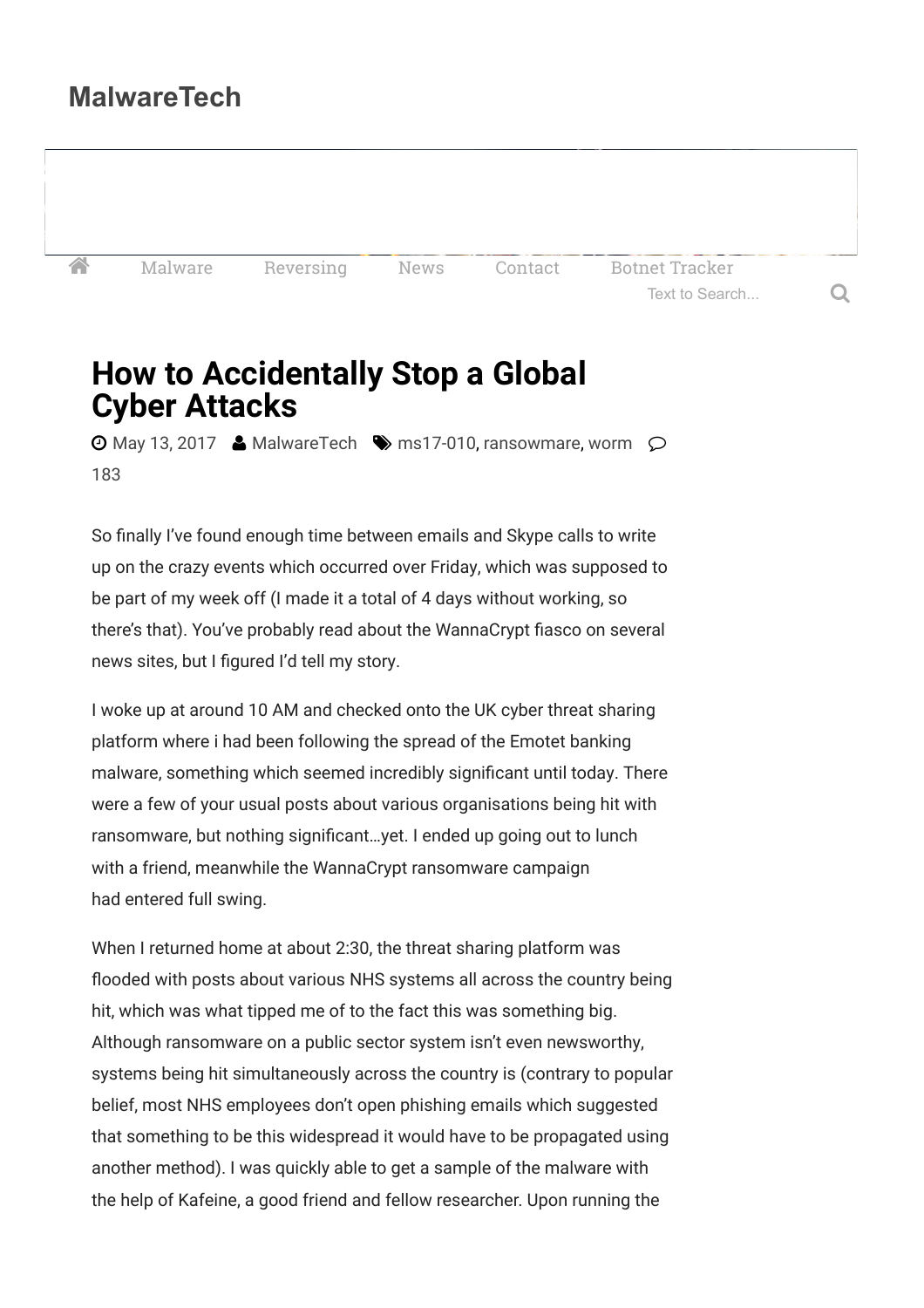sample in my analysis environment I instantly noticed it queried an unregistered domain, which i promptly registered.

Using Cisco Umbrella, we can actually see query volume to the domain prior to my registration of it which shows the campaign started at around 8 AM UTC.



While the domain was propagating, I ran the sample again in my virtual environment to be met with WannaCrypt ransom page; but more interestingly was that after encrypting the fake files I left there as a test, it started connecting out to random IP addresses on port 445 (used by SMB). The mass connection attempts immediately made me think exploit scanner, and the fact it was scanning on the SMB port caused me to look back to the recent ShadowBroker leak of NSA exploits containing….an SMB exploit. Obvious I had no evidence yet that it was definitely scanning SMB hosts or using the leaked NSA exploit, so I tweeted out my finding and went to tend to the now propagated domain.

| <b>EXAMPLE 435435.exe</b> | WIN-NV80LHBLSR                           | 50518 | 157.218.242.157 | 445 | <b>TCP</b> | SYN sent        | mssecsvc2.0 |
|---------------------------|------------------------------------------|-------|-----------------|-----|------------|-----------------|-------------|
| <b>EP</b> 435435.exe      | WIN-NV80LHBLSR                           | 50519 | 148.139.43.66   | 445 | <b>TCP</b> | <b>SYN</b> sent | mssecsvc2.0 |
| <b>E</b> 435435.exe       | WIN-NV80LHBLSR                           | 50520 | 17.228.203.222  | 445 | <b>TCP</b> | <b>SYN</b> sent | mssecsvc2.0 |
| <b>ED</b> 435435.exe      | WIN-NV80LHBLSR                           | 50521 | 41.46.48.170    | 445 | <b>TCP</b> | <b>SYN</b> sent | mssecsvc2.0 |
| <b>EP</b> 435435.exe      | WIN-NV80LHBLSR                           | 50522 | 137.67.186.53   | 445 | <b>TCP</b> | <b>SYN</b> sent | mssecsvc2.0 |
| œ<br>435435, exe          | WIN-NV80LHBLSR                           | 50523 | 18.64.83.93     | 445 | <b>TCP</b> | SYN sent        | mssecsvc2.0 |
| ■ 435435.ехе              | WIN-NV80LHBLSR                           | 50524 | 105.147.164.200 | 445 | <b>TCP</b> | SYN sent        | mssecsvc2.0 |
| 1 435435.exe              | WIN-NV80LHBLSR                           | 50525 | 211.227.52.180  | 445 | <b>TCP</b> | <b>SYN</b> sent | mssecsvc2.0 |
| œ<br>435435.exe           | WIN-NV80LHBLSR                           | 50526 | 56.197.45.53    | 445 | <b>TCP</b> | <b>SYN</b> sent | mssecsvc2.0 |
| 435435.exe                | WIN-NV80LHBLSR                           | 50527 | 106.34.250.175  | 445 | <b>TCP</b> | <b>SYN</b> sent | mssecsvc2.0 |
| <sup>1435435</sup> exe    | WIN-NV80LHBLSR                           | 50529 | 12.177.12.162   | 445 | <b>TCP</b> | SYN sent        | mssecsvc2.0 |
| œ<br>435435.exe           | WIN-NV80LHBLSR                           | 50530 | 11.62.1.98      | 445 | <b>TCP</b> | <b>SYN</b> sent | mssecsvc2.0 |
| œ<br>435435.exe           | WIN-NV80LHBLSR                           | 50531 | 141.148.252.178 | 445 | <b>TCP</b> | <b>SYN</b> sent | mssecsvc2.0 |
| <b>EP</b> 435435.exe      | WIN-NV80LHBLSR                           | 50532 | 98.127.183.59   | 445 | <b>TCP</b> | <b>SYN</b> sent | mssecsvc2.0 |
| $\Box$<br>435435.exe      | WIN-NV80LHBLSR                           | 50533 | 141.146.18.59   | 445 | <b>TCP</b> | SYN sent        | mssecsvc2.0 |
|                           | <b>E 435435.exe  WIN-NV80LHBLSR</b>      | 50534 | 200.188.113.253 | 445 | <b>TCP</b> | SYN sent        | mssecsvc2.0 |
|                           | <b>EE</b> 435435.exe  WIN-NV80LHBLSR     | 50535 | 2.176.145.178   | 445 | <b>TCP</b> | SYN sent        | mssecsvc2.0 |
|                           | ■■ 435435.exe  WIN-NV80LHBLSR            | 50536 | 46.191.249.228  | 445 | <b>TCP</b> | SYN sent        | mssecsvc2.0 |
| ■■ 435435.exe             | WIN-NV80LHBLSR                           | 50537 | 182.25.59.180   | 445 | TCP        | SYN sent        | mssecsvc2.0 |
| ■■ 435435.exe             | WIN-NV80LHBLSR                           | 50538 | 200.134.101.224 | 445 | <b>TCP</b> | SYN sent        | mssecsvc2.0 |
|                           | <b>IIE' 435435.exe  WIN-NV80LHBLSR</b>   | 50539 | 205.88.12.239   | 445 | <b>TCP</b> | SYN sent        | mssecsvc2.0 |
|                           | <b>ILE!</b> 435435.exe  WIN-NV80LHBLSR   | 50540 | 50.21.130.41    | 445 | <b>TCP</b> | SYN sent        | mssecsvc2.0 |
|                           | <b>ILE!</b> 435435.exe  WIN-NV80LHBLSR   | 50541 | 173.36.198.1    | 445 | <b>TCP</b> | SYN sent        | mssecsvc2.0 |
|                           | ■■ 435435.exe  WIN-NV80LHBLSR            | 50542 | 193.237.150.202 | 445 | <b>TCP</b> | SYN sent        | mssecsvc2.0 |
|                           | <b>EE' 435435.exe  WIN-NV80LHBLSR</b>    | 50543 | 181.62.191.92   | 445 | <b>TCP</b> | SYN sent        | mssecsvc2.0 |
| ■■ 435435.exe             | WIN-NV80LHBLSR                           | 50544 | 181.52.67.187   | 445 | <b>TCP</b> | SYN sent        | mssecsvc2.0 |
|                           | <sup>■■</sup> 435435.exe  WIN-NV80LHBLSR | 50545 | 14.147.181.30   | 445 | <b>TCP</b> | SYN sent        | mssecsvc2.0 |
|                           | <b>EE</b> 435435.exe  WIN-NV80LHBLSR     | 50546 | 166.0.177.184   | 445 | <b>TCP</b> | SYN sent        | mssecsvc2.0 |
|                           | <b>III</b> 435435.exe  WIN-NV80LHBLSR    | 50548 | 125.34.248.162  | 445 | <b>TCP</b> | SYN sent        | mssecsvc2.0 |
|                           | <b>ILE!</b> 435435.exe  WIN-NV80LHBLSR   | 50549 | 91.59.250.112   | 445 | <b>TCP</b> | SYN sent        | mssecsvc2.0 |
|                           | <b>ILE!</b> 435435.exe  WIN-NV80LHBLSR   | 50552 | 82.55.103.152   |     | 445 TCP    | SYN sent        | mssecsvc2.0 |
|                           | <b>435435.exe  WIN-NV80LHBLSR</b>        | 50553 | 198.29.125.7    |     | 445 TCP    | SYN sent        | mssecsvc2.0 |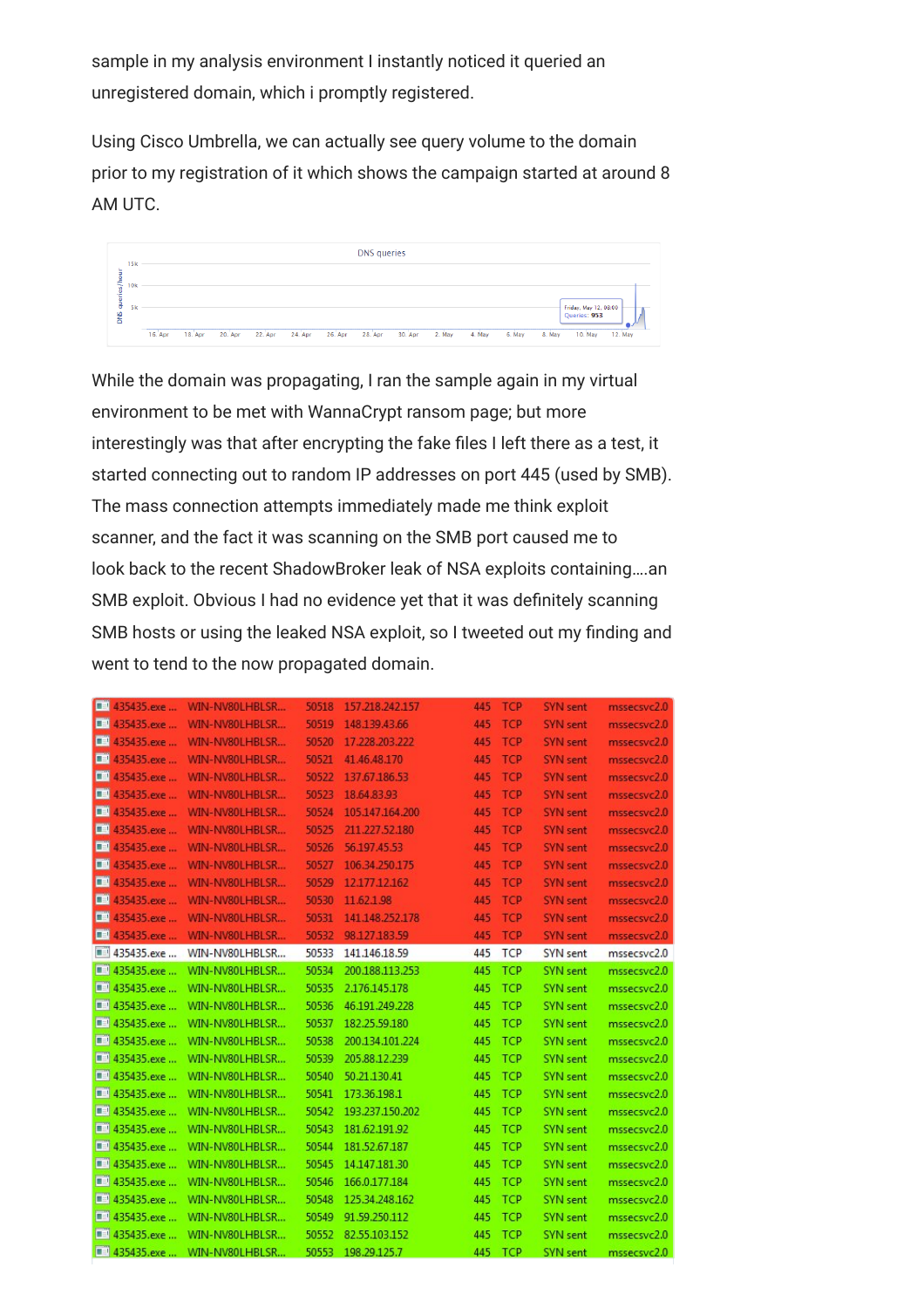

**MalwareTech** [@MalwareTechBlog](https://twitter.com/MalwareTechBlog)



Sample I found scans SMB after dropping WannaCrypt. Can anyone confirm it's the same thing? P2P spreading ransomware would be significant. [5:32 PM - 12 May 2017](https://twitter.com/MalwareTechBlog/status/863054290360946688)

[116](https://twitter.com/intent/retweet?tweet_id=863054290360946688) [166](https://twitter.com/intent/like?tweet_id=863054290360946688)

Now one thing that's important to note is the actual registration of the domain was not on a whim. My job is to look for ways we can track and potentially stop botnets (and other kinds of malware), so I'm always on the lookout to pick up unregistered malware control server (C2) domains. In fact I registered several thousand of such domains in the past year.

Our standard model goes something like this.

- 1. Look for unregistered or expired C2 domains belonging to active botnets and point it to our sinkhole (a sinkhole is a server designed to capture malicious traffic and prevent control of infected computers by the criminals who infected them).
- 2. Gather data on the geographical distribution and scale of the infections, including IP addresses, which can be used to notify victims that they're infected and assist law enforcement.
- 3. Reverse engineer the malware and see if there are any vulnerabilities in the code which would allow us to take-over the malware/botnet and prevent the spread or malicious use, via the domain we registered.

In the case of WannaCrypt, step 1, 2 and 3 were all one and the same, I just didn't know it yet.

A few seconds after the domain had gone live I received a DM from a Talos analyst asking for the sample I had which was scanning SMB host, which i provided. Humorously at this point we had unknowingly killed the malware so there was much confusion as to why he could not run the exact same sample I just ran and get any results at all. As curious as this was, I was pressed for time and wasn't able to investigate, because now the sinkhole servers were coming dangerously close to their maximum load.

I set about making sure our sinkhole server were stable and getting the expected data from the domain we had registered (at this point we still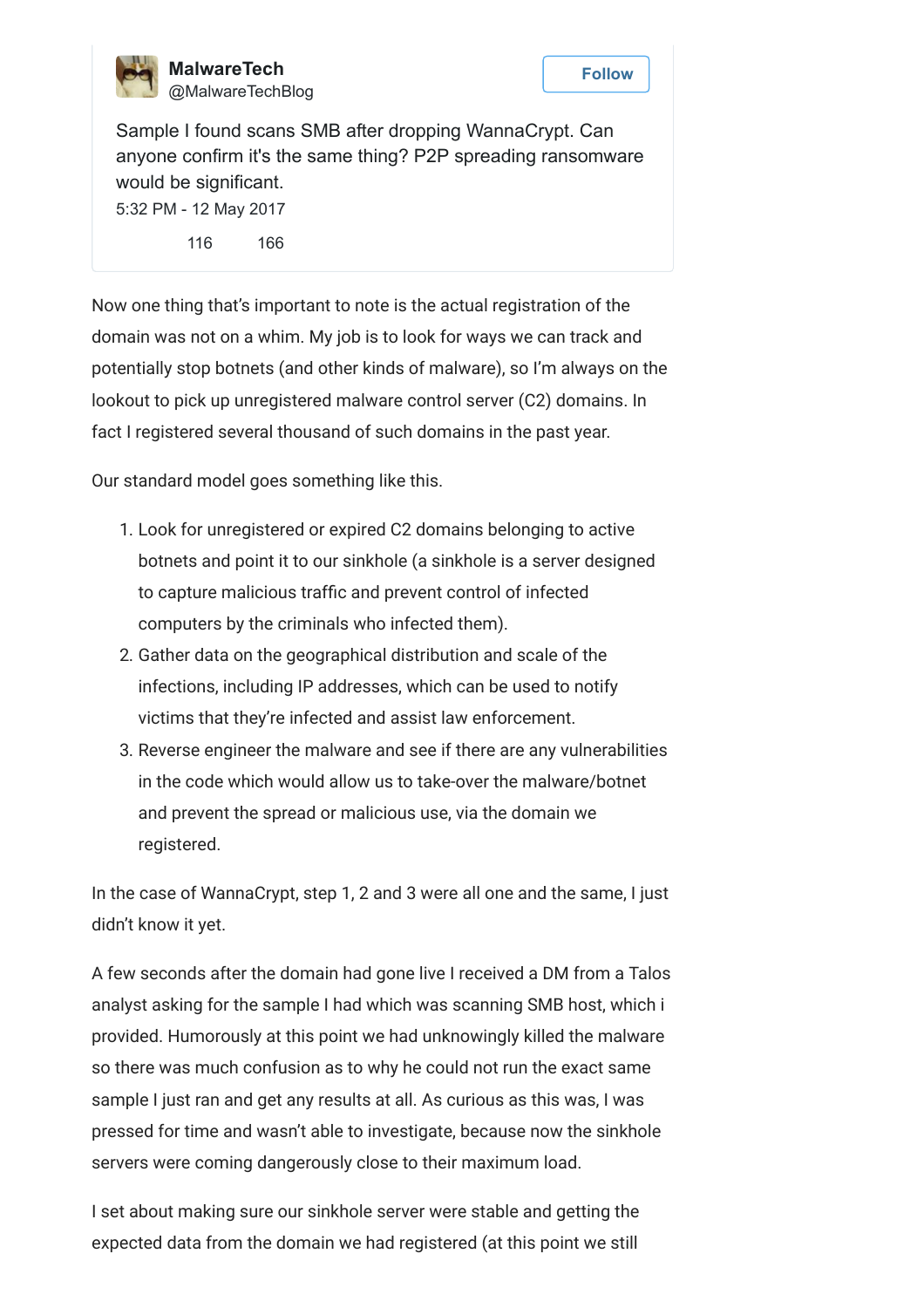didn't know much about what the domain I registered was for, just that anyone infected with this malware would connect to the domain we now own, allowing us to track the spread of the infection). Sorting out the sinkholes took longer than expected due to a very large botnet we had sinkholed the previous week eating up all the bandwidth, but soon enough I was able to set up a live tracking map and push it out via twitter (you can still see it [here](https://intel.malwaretech.com/WannaCrypt.html)).



Around 6:23 PM (BST) I asked an employee to look into the worm code and verify the domain we registered would not change (some malware will periodically change the domain using an algorithm, so we needed to know if there would be new domains so we could register those too), meanwhile I performed some updated to the live map to deal with the rapid influx of new visitors.

After about 5 minutes the employee came back with the news that the registration of the domain had triggered the ransomware meaning we'd encrypted everyone's files (don't worry, this was later proven to not be the case), but it still caused quite a bit of panic. I contacted Kafeine about this and he linked me to the following freshly posted tweet made by ProofPoint researcher Darien Huss, who stated the opposite (that our registration of the domain had actually stopped the ransomware and prevent the spread).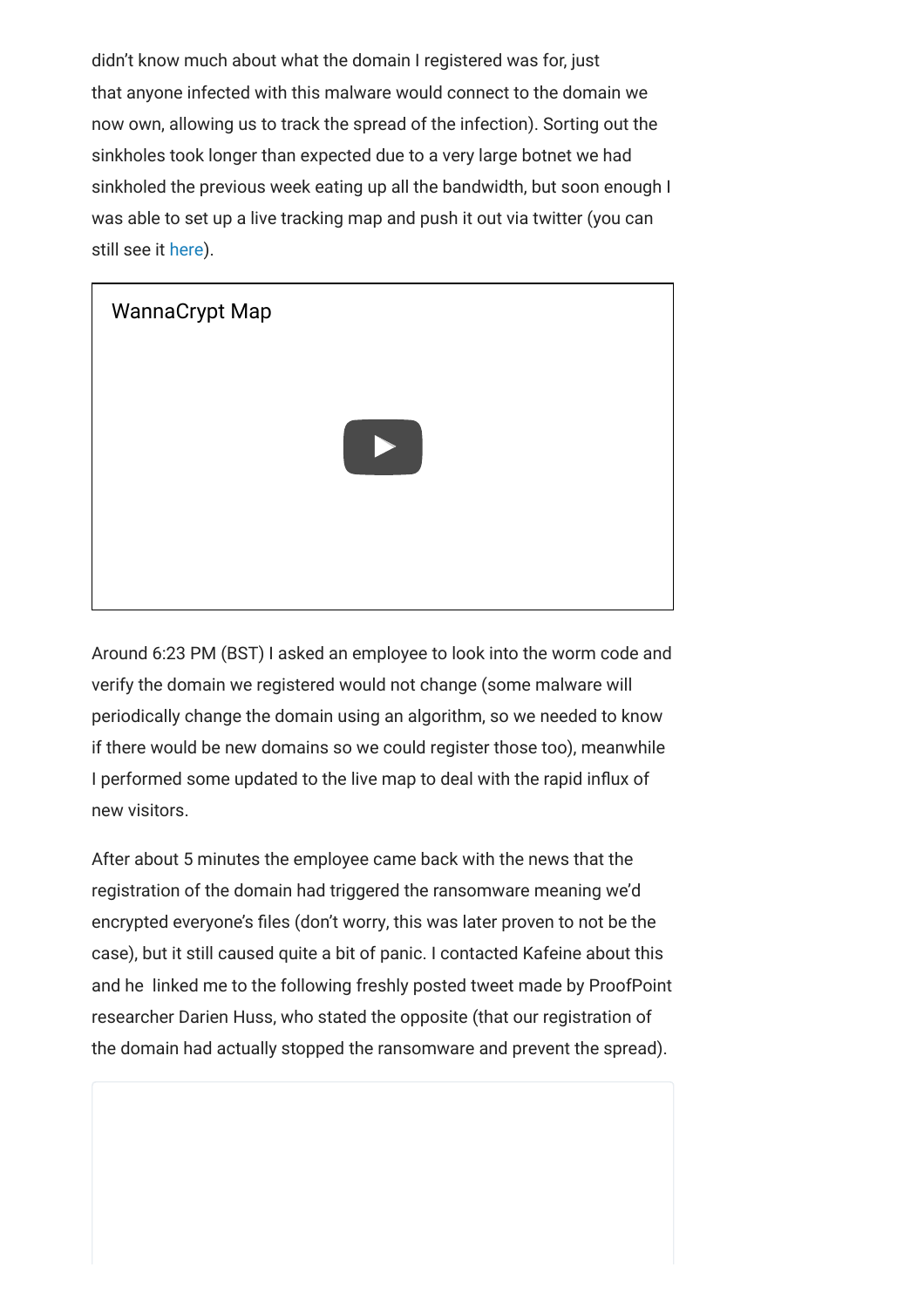| gnemcpu(&szUrl, sinkholeddomain, 0x39u);<br>$\mathbf{u}$ 8<br>6:<br>$\mathbf{u}$<br>B:<br>- 61 :<br>8:<br>6:<br>$v13 = 0:$                               | // previously unregistered domain, now sinkholed |
|----------------------------------------------------------------------------------------------------------------------------------------------------------|--------------------------------------------------|
| <b>Darien Huss</b><br>@darienhuss                                                                                                                        | <b>Follow</b>                                    |
| #WannaCry propagation payload contains previously<br>unregistered domain, execution fails now that domain has been<br>sinkholed<br>7:29 PM - 12 May 2017 |                                                  |
| 1,142<br>1,634                                                                                                                                           |                                                  |

Having heard to conflicting answers, I anxiously loaded back up my analysis environment and ran the sample….nothing. I then modified my host file so that the domain connection would be unsuccessful and ran it again…..RANSOMWARED.

Now you probably can't picture a grown man jumping around with the excitement of having just been ransomwared, but this was me. The failure of the ransomware to run the first time and then the subsequent success on the second mean that we had in fact prevented the spread of the ransomware and prevented it ransoming any new computer since the registration of the domain (I initially kept quiet about this while i reverse engineered the code myself to triple check this was the case, but by now Darien's tweet had gotten a lot of traction).

So why did our sinkhole cause an international ransomware epidemic to stop?

Talos wrote a great writeup explaining the code side [here,](http://blog.talosintelligence.com/2017/05/wannacry.html) which I'll elaborate on using Darien's screenshot.

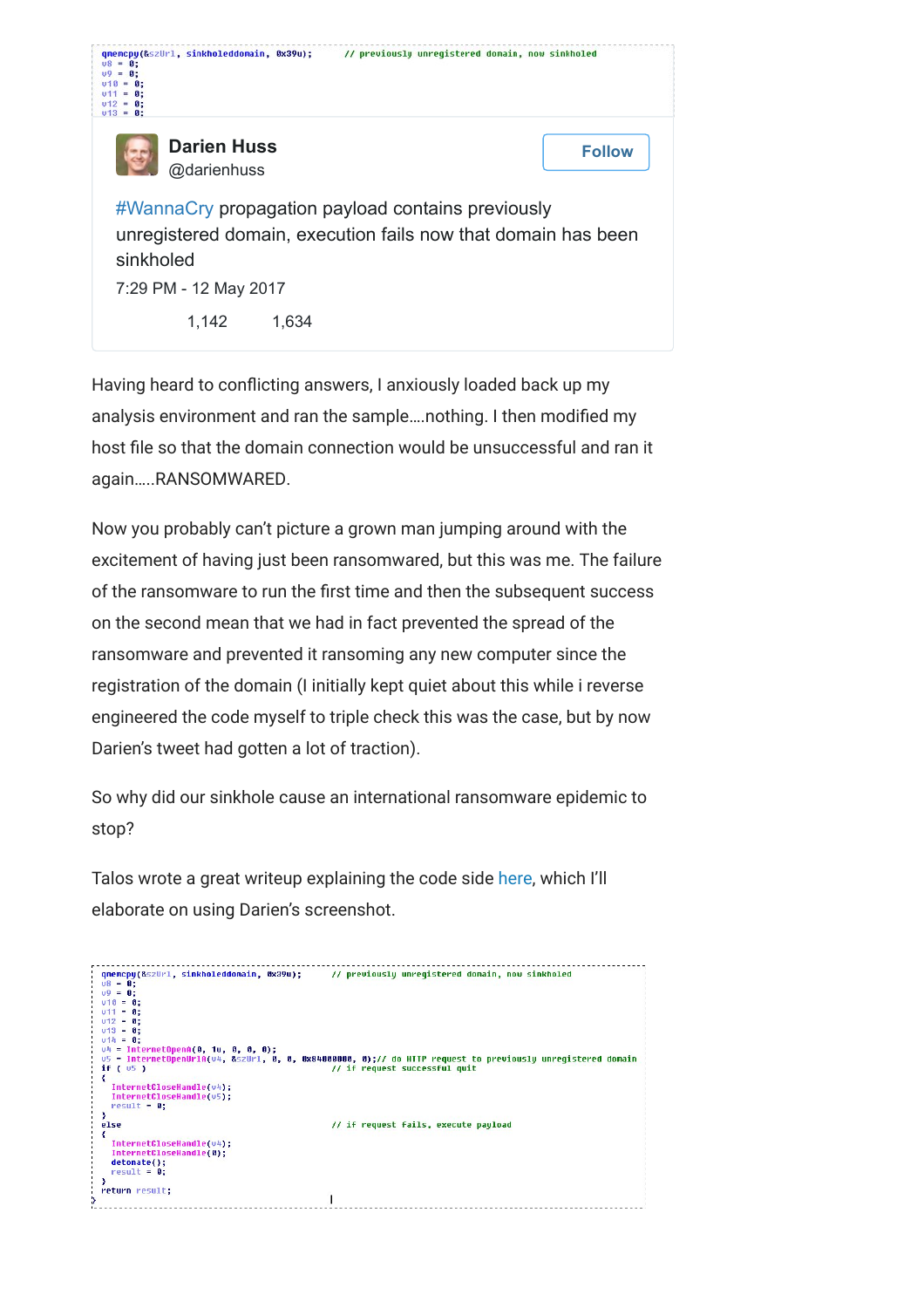All this code is doing is attempting to connect to the domain we registered and if the connection is not successful it ransoms the system, if it is successful the malware exits (this was not clear to me at first from the screenshot as I lacked the context of what the parent function may be doing with the results).

The reason which was suggested is that the domain is a "kill switch" in case something goes wrong, but I now believe it to be a badly thought out anti-analysis.

In certain sandbox environments traffic is intercepted by replying to all URL lookups with an IP address belonging to the sandbox rather than the real IP address the URL points to, a side effect of this is if an unregistered domain is queried it will respond as it it were registered (which should never happen).

I believe they were trying to query an intentionally unregistered domain which would appear registered in certain sandbox environments, then once they see the domain responding, they know they're in a sandbox the malware exits to prevent further analysis. This technique isn't unprecedented and is actually used by the Necurs trojan (they will query 5 totally random domains and if they all return the same IP, it will exit); however, because WannaCrypt used a single hardcoded domain, my registartion of it caused all infections globally to believe they were inside a sandbox and exit…thus we initially unintentionally prevented the spread and and further ransoming of computers infected with this malware. Of course now that we are aware of this, we will continue to host the domain to prevent any further infections from this sample.

One thing that is very important to note is our sinkholing only stops this sample and there is nothing stopping them removing the domain check and trying again, so it's incredibly importiant that any unpatched systems are patched as quickly as possible.

As well as the names & companies mentioned in this blog I'd like to give a shout out to:

**NCSC UK** – Their threat intelligence sharing program provided us with valuable information needed to first identify the malware family behind the attack. They also helped ensure our sinkholes were not mistaken for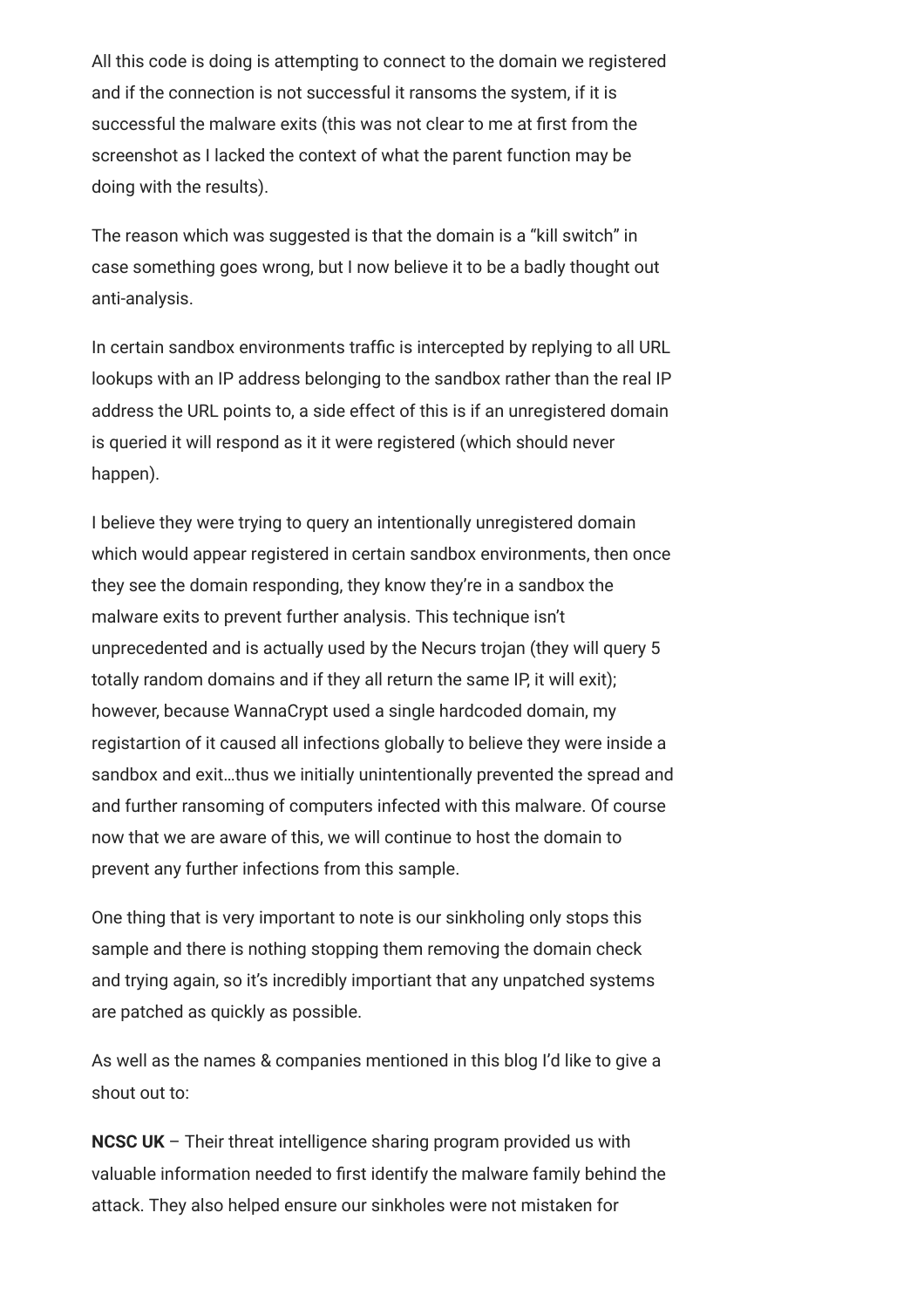criminal controlled infrastructure so that we could feed them the information required to notify UK victims.

**FBI & ShadowServer** – They were a great help in getting non-UK victims notified of the infections in a very short span of time, even if it did mean me staying up all night to link in with them.

**2sec4u** – For reducing my workload today and providing free panic attacks.

**Microsoft** – By realeasing an out of bounds patch for unsupported operating systems such as Windows XP and Server 2003, people now are able to patch rather than having to attempt upgrades to newer system in order to be secured against this worm.

If you have anything to patch, patch it. If you need a guide, this one is being reguarly updated: https://www.ncsc.gov.uk/guidance/protecting-yourorganisation-ransomware

Now I should probably sleep.

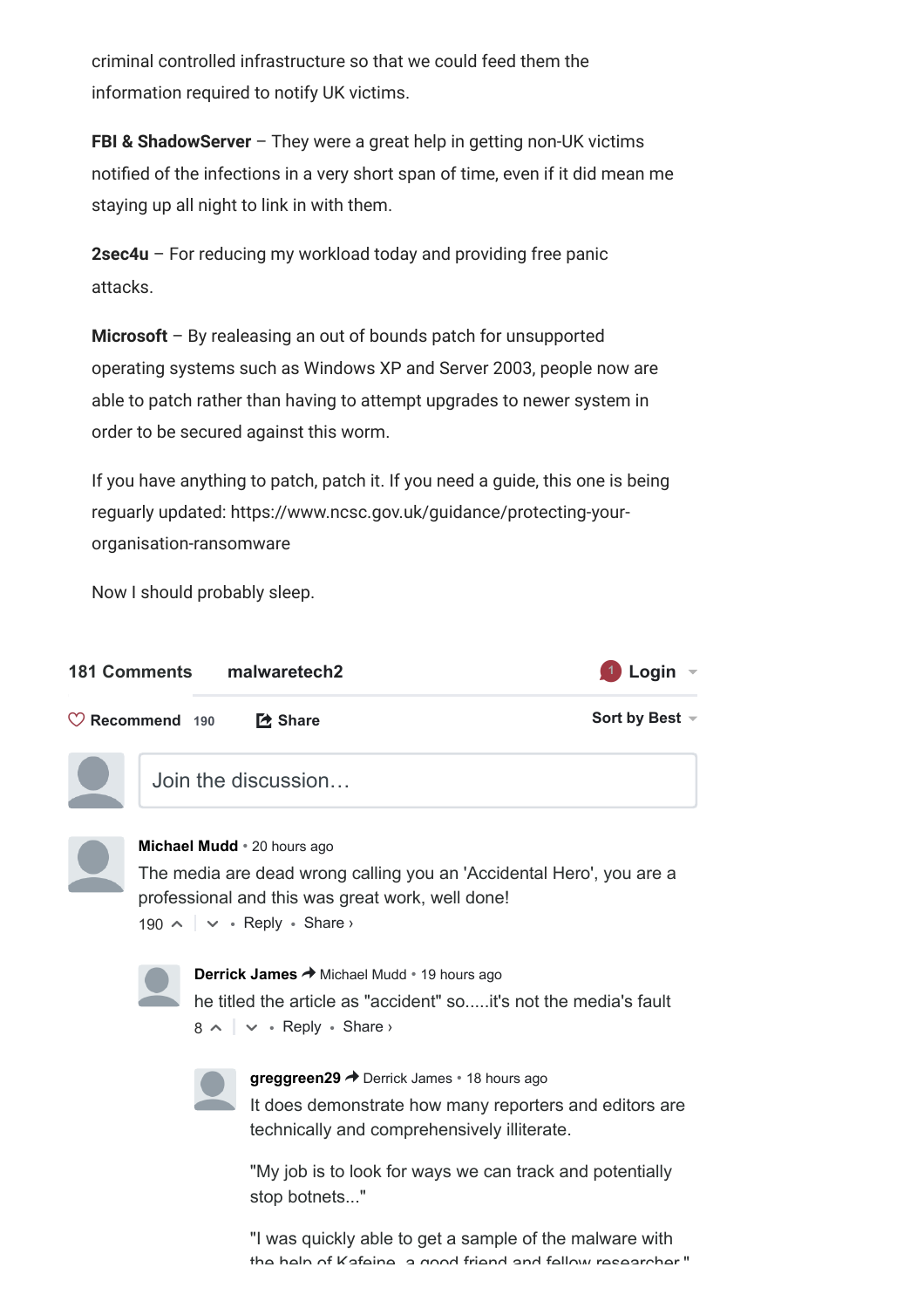the help of Kafeine, a good friend and fellow researcher."

"Upon running the sample in my analysis environment I instantly noticed it queried an unregistered domain, which i promptly registered."

 $25 \wedge \vert \vee \cdot$  Reply  $\cdot$  Share  $\vee$ None of these events were accidental.



[Aris Adamantiadis](https://disqus.com/by/arisadamantiadis/) → [greggreen29](https://www.malwaretech.com/2017/05/how-to-accidentally-stop-a-global-cyber-attacks.html#comment-3303812914) • [17 hours ago](https://www.malwaretech.com/2017/05/how-to-accidentally-stop-a-global-cyber-attacks.html#comment-3303896742) To be fair, he said himself he thought at some point that registering the domain name triggered the ransomware instead of disabling it. The story headline would have mentioned "Security research accidentally armed a ransomware" in that case. His experience told him it was a good thing to own domains used by C&C, his luck made it that it was a kill switch. I don't think "accidental" is undeserved in this case. Whatever, it's good job!

 $5 \wedge \sim \cdots$  Reply • Share ›



 $1 \wedge \sim \cdots$  Reply • Share › **[Greg Martin](https://disqus.com/by/disqus_9YjSXboCYu/) →** [Aris Adamantiadis](https://www.malwaretech.com/2017/05/how-to-accidentally-stop-a-global-cyber-attacks.html#comment-3303896742) • [13 hours ago](https://www.malwaretech.com/2017/05/how-to-accidentally-stop-a-global-cyber-attacks.html#comment-3304202835) I think it's an unconscious assumption that the writer of the article is male. I've gotten better over time at noticing such implicit bias within myself, but we still fall into that trap sometimes.



**[Michael](https://disqus.com/by/disqus_GnXNhVuaND/) →** [Greg Martin](https://www.malwaretech.com/2017/05/how-to-accidentally-stop-a-global-cyber-attacks.html#comment-3304202835) • [12 hours ago](https://www.malwaretech.com/2017/05/how-to-accidentally-stop-a-global-cyber-attacks.html#comment-3304281285) Well, the bit where he says to picture a grown man jumping around was a clue for me.

 $5 \wedge$   $\vee$  • Reply • Share › I wasn't unconscious when I read it though maybe that helped



[Thistle\\_Weed2](https://disqus.com/by/thistle_weed2/) **√** Ventred Trump → [Greg Martin](https://www.malwaretech.com/2017/05/how-to-accidentally-stop-a-global-cyber-attacks.html#comment-3304202835) • [10 hours ago](https://www.malwaretech.com/2017/05/how-to-accidentally-stop-a-global-cyber-attacks.html#comment-3304429944)

re; 'implicit bias' triggered?

men use less words to convey an idea than females, it's how our brains (srs- it's like proven via research etc, go on and google it) work. I completely read this as male author. As a female who works low level tech for nearly 19 yrs, I have no problem assuming it's a male. Working women in tech don't give 2 flips about male/female. So Greg, be a dear and don't defend women. We can do that ourselves. keep your coat on and don't worry about any rain puddles and helping us...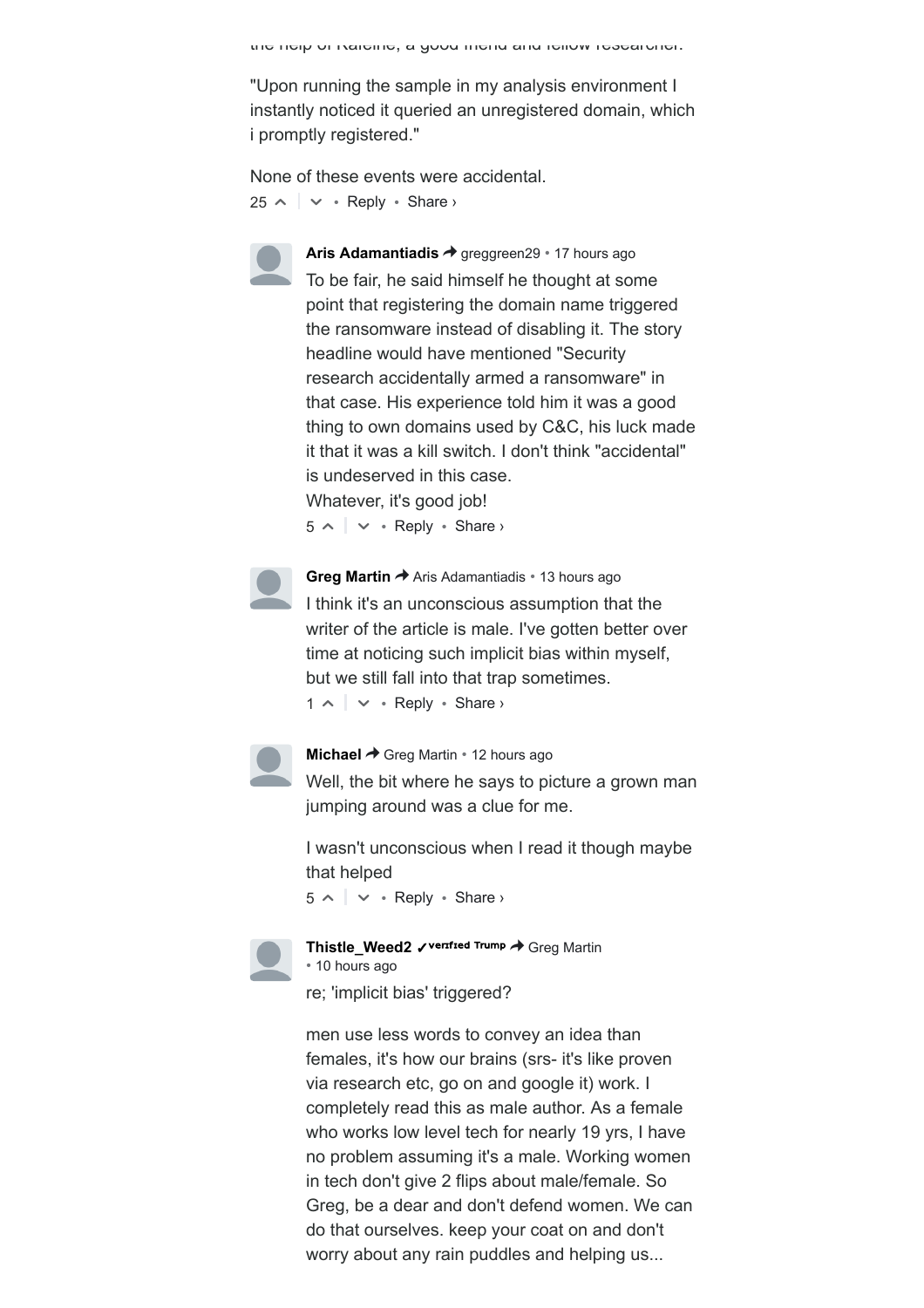```
1 \wedge \sim \cdots Reply • Share ›
m'kay?
```


[Longtime\\_Geek](https://disqus.com/by/disqus_dNZtsiekyV/) → [Thistle\\_Weed2](https://www.malwaretech.com/2017/05/how-to-accidentally-stop-a-global-cyber-attacks.html#comment-3304429944) < Verified Trump • [3 hours ago](https://www.malwaretech.com/2017/05/how-to-accidentally-stop-a-global-cyber-attacks.html#comment-3304740933) "be a dear and don't defend women. We can do

that ourselves"

Belittling, however kindly, those that support gender equality simply because they happen to be male, is to fall victim to the very behavior you fight against. That behavior is often called sexism, and you exhibited exactly that by condescending to men as if they can't possibly feel as you do.

 $1 \wedge \cdots \wedge \neg \neg \text{Reply } \cdot \text{Share } \neg$ Be a dear and don't criticize men who believe as you do, that all human beings deserve the same rights, regardless of gender.



The media is filled with people who don't do their research. This is both true in the IT world along with the firearms world. Me being involved in both. Media however LOVES buzzwords without even knowing what that word means nor use it in context correctly.

They make conclusions about things they don't even understand or refer to a real expert in the field or multiple to get out of single sourced subjective analysis problems.

I am no total expert in either though I do know a lot, but I make my due diligience if I do write aboit a subject, I do RESEARCH vs WEBSEARCH on it to draw conclusions. I also then employ logic and personal experiences for supplimenting those conclusions if I have the experiences to draw upon.

This is why I follow people I would deem as experts in the field, to learn more about what we come across, to ask questions, and to constantly learn.

This is why I follow the Malwaretech crew and others like them in security and forensics.

 $4 \times \sqrt{2}$  Dank  $\sqrt{2}$  Charax Malwaretech, thank you for your service, not only for this incident, but all the research you do.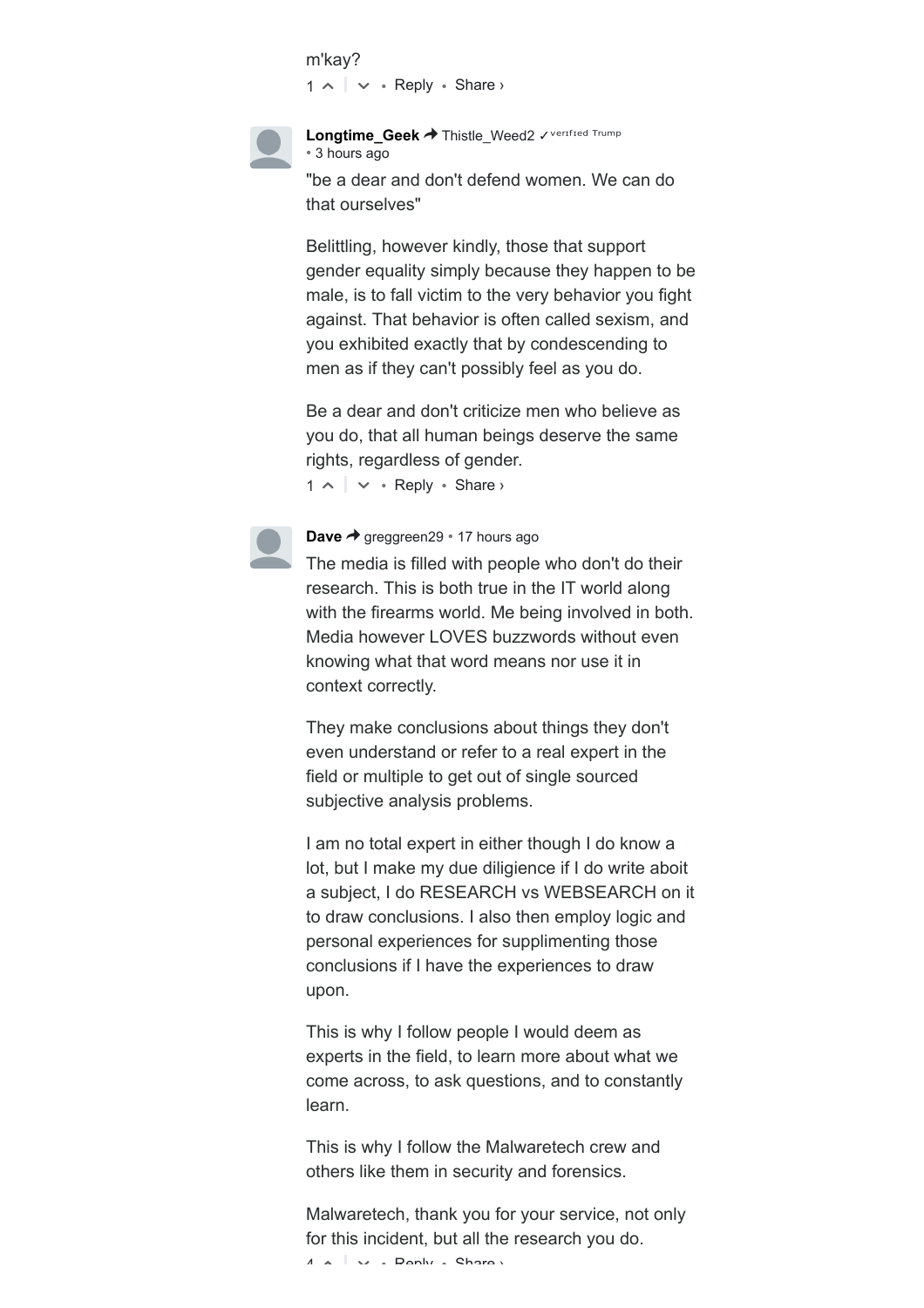4 △ ▽ • Reply • Share ›

**[Susan O'neill](https://disqus.com/by/disqus_f4fM1vlPcQ/) →** [Dave](https://www.malwaretech.com/2017/05/how-to-accidentally-stop-a-global-cyber-attacks.html#comment-3303840094) • [15 hours ago](https://www.malwaretech.com/2017/05/how-to-accidentally-stop-a-global-cyber-attacks.html#comment-3304013989) Well said Dave. Whilst I struggled to follow the report on his progress, it would seem that he is connected to people who can offer a service and using his own expertise and by a process of elimination, find the answers, but because he caught on to something very quickly(which he might easily have missed, had he not been so thorough and alert)would have allowed the worm to continue it's travels. I think a lot of people should be very thankful to MalwareTech and his expertise - even if it does generate more business for him, it's probably well deserved.

 $1 \wedge \cdots \wedge \neg \neg \text{Reply } \cdot \text{Share } \neg$ 



 $2 \wedge \sim \cdot$  Reply  $\cdot$  Share  $\circ$ **[Susan O'neill](https://disqus.com/by/disqus_f4fM1vlPcQ/) →** [greggreen29](https://www.malwaretech.com/2017/05/how-to-accidentally-stop-a-global-cyber-attacks.html#comment-3303812914) • [15 hours ago](https://www.malwaretech.com/2017/05/how-to-accidentally-stop-a-global-cyber-attacks.html#comment-3304004377) I assume you mean his MO in tracking and identifying any miscreant doings was deliberate, but he does state that it was his good fortune in triggering a default response which in a way, is as he stated - accidental, as opposed to deliberate.



**[Michael](https://disqus.com/by/disqus_GnXNhVuaND/)** → [greggreen29](https://www.malwaretech.com/2017/05/how-to-accidentally-stop-a-global-cyber-attacks.html#comment-3303812914) • [12 hours ago](https://www.malwaretech.com/2017/05/how-to-accidentally-stop-a-global-cyber-attacks.html#comment-3304278621) Well of course.

The accident was the (at the time) unknown consequences of registering the domain which happened to be fortuitous.

 $\sim$   $\sim$   $\cdot$  Reply  $\cdot$  Share  $\rightarrow$ 



 $3 \wedge \sim \cdots$  Reply • Share › **[Mike K](https://disqus.com/by/Spider_Nole/)**  $\rightarrow$  [Michael Mudd](https://www.malwaretech.com/2017/05/how-to-accidentally-stop-a-global-cyber-attacks.html#comment-3303677093)  $\cdot$  [19 hours ago](https://www.malwaretech.com/2017/05/how-to-accidentally-stop-a-global-cyber-attacks.html#comment-3303723499) AGREED! Accident my @\$s. Nicely done.



**[motrek](https://disqus.com/by/tom_kerrigan/) →** [Mike K](https://www.malwaretech.com/2017/05/how-to-accidentally-stop-a-global-cyber-attacks.html#comment-3303723499) • [15 hours ago](https://www.malwaretech.com/2017/05/how-to-accidentally-stop-a-global-cyber-attacks.html#comment-3304072395)

Of course it was an accident. When he registered the domain, he didn't think "hey, this'll stop the worm!" Hence accident.

 $\sim$   $\sim$   $\sim$  Reply  $\cdot$  Share  $\sim$ 

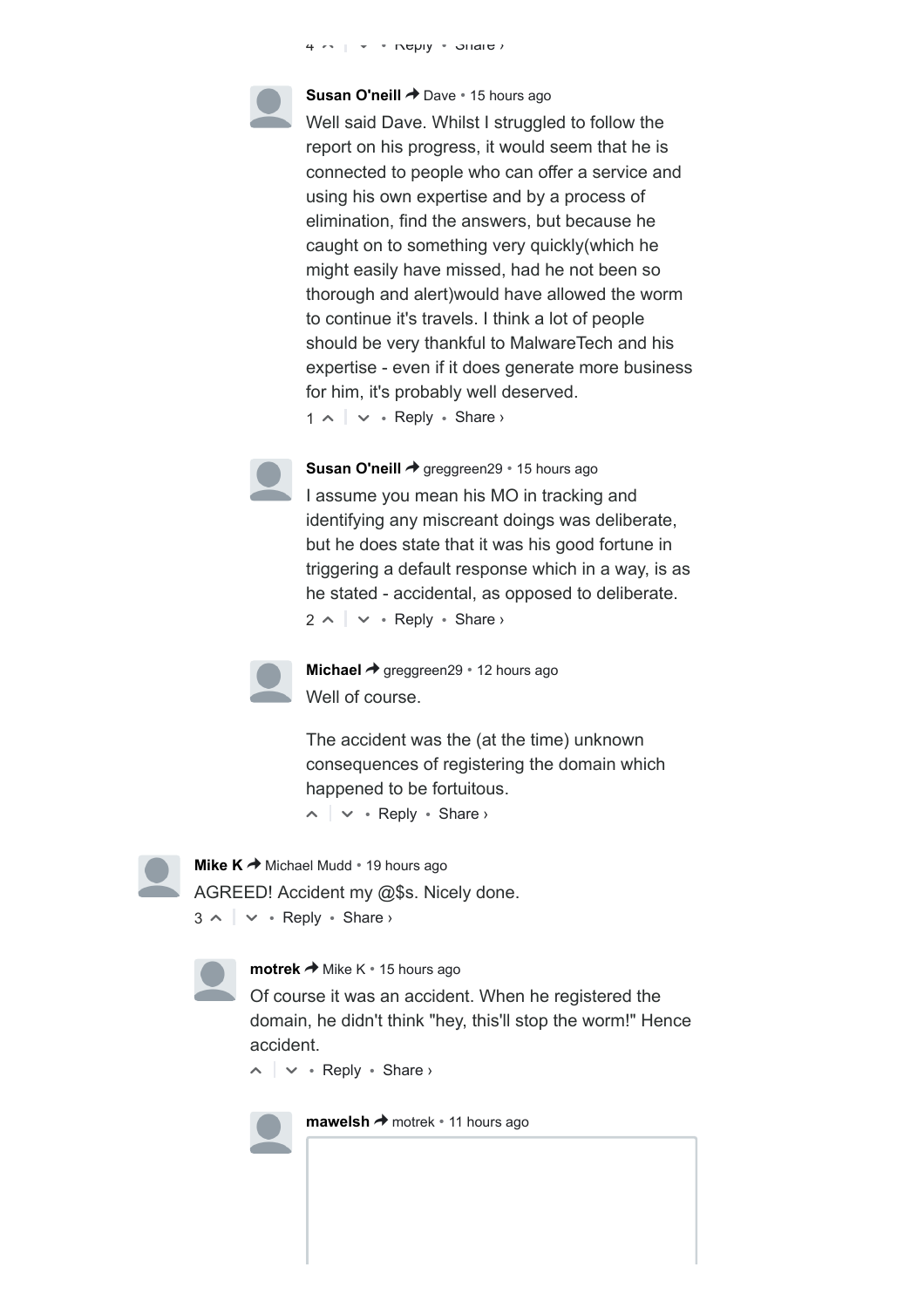

 $3 \wedge \sim \cdots$  Reply • Share ›



**[Greg Martin](https://disqus.com/by/disqus_9YjSXboCYu/) →** [motrek](https://www.malwaretech.com/2017/05/how-to-accidentally-stop-a-global-cyber-attacks.html#comment-3304072395) • [13 hours ago](https://www.malwaretech.com/2017/05/how-to-accidentally-stop-a-global-cyber-attacks.html#comment-3304203732)

 $\sim$   $\sim$   $\cdot$  Reply  $\cdot$  Share  $\rightarrow$ I think it's an unconscious assumption that the writer of the article is male. I've gotten better over time at noticing such implicit bias within myself, but we still fall into that trap sometimes....



 $2 \wedge \sim \cdot$  Reply  $\cdot$  Share  $\circ$ **[Michael](https://disqus.com/by/disqus_GnXNhVuaND/)** → [Greg Martin](https://www.malwaretech.com/2017/05/how-to-accidentally-stop-a-global-cyber-attacks.html#comment-3304203732) • [12 hours ago](https://www.malwaretech.com/2017/05/how-to-accidentally-stop-a-global-cyber-attacks.html#comment-3304285970) Well, no, it's a simple case of reading the article carefully and noting that he says his gender



[Thistle\\_Weed2](https://disqus.com/by/thistle_weed2/) **√** Verified Trump → [Greg Martin](https://www.malwaretech.com/2017/05/how-to-accidentally-stop-a-global-cyber-attacks.html#comment-3304203732) • [10 hours ago](https://www.malwaretech.com/2017/05/how-to-accidentally-stop-a-global-cyber-attacks.html#comment-3304431722) /facepam

 $1 \wedge \sim \cdots$  Reply • Share › as a women, I say please shut up. beyond silly bringing that gender nonsense into a serious conversation and frankly insulting.



**[Daniel](https://disqus.com/by/disqus_5grRk3O2vC/) → [Greg Martin](https://www.malwaretech.com/2017/05/how-to-accidentally-stop-a-global-cyber-attacks.html#comment-3304203732) • [8 hours ago](https://www.malwaretech.com/2017/05/how-to-accidentally-stop-a-global-cyber-attacks.html#comment-3304547705)** 

"Now you probably can't picture a grown man jumping around with the excitement of having just been ransomwared, but this was me."

 $\sim$   $\sim$   $\cdot$  Reply  $\cdot$  Share  $\rightarrow$ 



**[DanHess00](https://disqus.com/by/DanHess00/) → [Greg Martin](https://www.malwaretech.com/2017/05/how-to-accidentally-stop-a-global-cyber-attacks.html#comment-3304203732) • [9 hours ago](https://www.malwaretech.com/2017/05/how-to-accidentally-stop-a-global-cyber-attacks.html#comment-3304453536)** Implicit bias? Trap? Yes, indeed, comrade, what you did was serious. I will have recommend you for reeducation camp. It is for your own good.

 $\sim$   $\sim$   $\cdot$  Reply  $\cdot$  Share  $\rightarrow$ 



**[Jon Du Puy](https://disqus.com/by/jonjpdupuy/) →** [Michael Mudd](https://www.malwaretech.com/2017/05/how-to-accidentally-stop-a-global-cyber-attacks.html#comment-3303677093) • [6 hours ago](https://www.malwaretech.com/2017/05/how-to-accidentally-stop-a-global-cyber-attacks.html#comment-3304620598) WELL PUT!!!! AOND YES CONGRATULATIONS MalwareTech!!!!! 6 STARS!!!!

 $\sim$   $\sim$   $\sim$  Reply  $\cdot$  Share  $\sim$ LONG LIVE THE SINK HOLE--- HOPE YOU GOT THAT WELL DESERVED SLEEP. CHEERS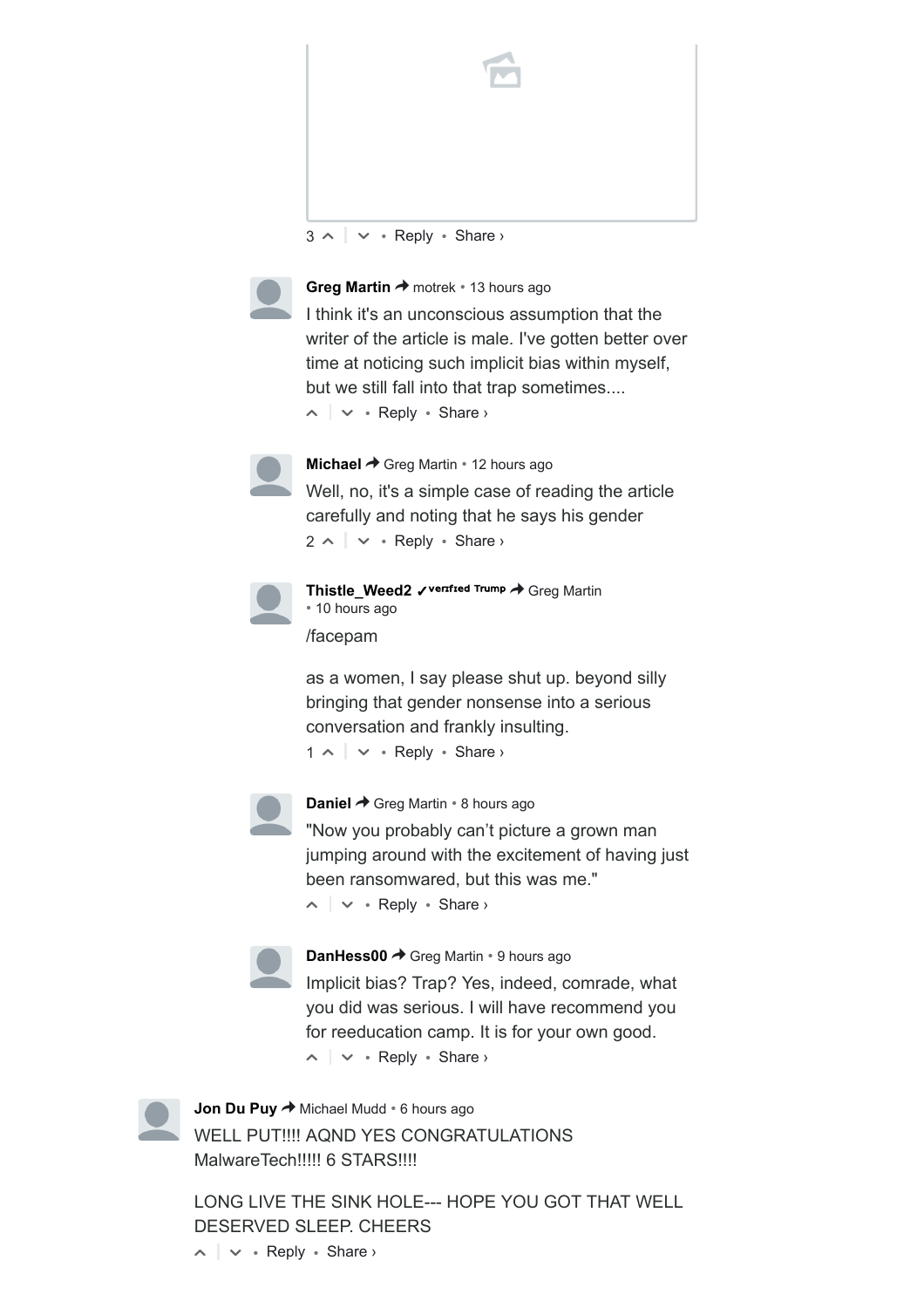

**[motrek](https://disqus.com/by/tom_kerrigan/) →** [Michael Mudd](https://www.malwaretech.com/2017/05/how-to-accidentally-stop-a-global-cyber-attacks.html#comment-3303677093) • [15 hours ago](https://www.malwaretech.com/2017/05/how-to-accidentally-stop-a-global-cyber-attacks.html#comment-3304068225)

The "accident" is that an action the author took had an unintended effect. In this case the effect was desirable (a happy accident), but if it wasn't, nobody would be arguing about the use of the word "accident."

It might not be the ideal word for what happened but I'm struggling to think of a better one.

 $\sim$   $\sim$   $\cdot$  Reply  $\cdot$  Share  $\rightarrow$ 



 $\sim$   $\sim$   $\cdot$  Reply  $\cdot$  Share  $\rightarrow$ [GreatLakeSailor](https://disqus.com/by/greatlakesailor/) → [motrek](https://www.malwaretech.com/2017/05/how-to-accidentally-stop-a-global-cyber-attacks.html#comment-3304068225) • [13 hours ago](https://www.malwaretech.com/2017/05/how-to-accidentally-stop-a-global-cyber-attacks.html#comment-3304219249) serendipitous



[greggreen29](https://disqus.com/by/greggreen29/) → [Michael Mudd](https://www.malwaretech.com/2017/05/how-to-accidentally-stop-a-global-cyber-attacks.html#comment-3303677093) • [18 hours ago](https://www.malwaretech.com/2017/05/how-to-accidentally-stop-a-global-cyber-attacks.html#comment-3303808986)

I can't believe how stupid journalists are. "My job is to look for ways we can track and potentially stop botnets..."

Maybe journalists are so technically deficient that everything involving PCs is accidental.

 $\sim$   $\sim$   $\cdot$  Reply  $\cdot$  Share  $\rightarrow$ 

### **[Todddds](https://disqus.com/by/todddds/)** • [19 hours ago](https://www.malwaretech.com/2017/05/how-to-accidentally-stop-a-global-cyber-attacks.html#comment-3303720991)

This outcome was a direct result of your extraordinary efforts and obvious long term experience. Your competence and dedication is a credit to yourself, your company and IT pros everywhere. The media, since they are only good for parroting, can't fathom a creative individual making a difference, so they belittle your contribution as "accidental." All discoveries are accidental, and the result of diligent efforts such as yours. It's not like you logged onto Facebook and accidentally discovered the answer while browsing cat pictures. I've never heard of your blog before today and will be paying attention to your missives as this is news I can use in support of my clients. Thank you.

 $17 \sim |\vee \cdot \text{Reply} \cdot \text{Share} \rangle$ 

**[TheBeholder](https://disqus.com/by/TheBeholder/) →** [Todddds](https://www.malwaretech.com/2017/05/how-to-accidentally-stop-a-global-cyber-attacks.html#comment-3303720991) • [17 hours ago](https://www.malwaretech.com/2017/05/how-to-accidentally-stop-a-global-cyber-attacks.html#comment-3303876453)

"Luck is what happens when preparation meets opportunity" Seneca

 $5 \wedge \sim \cdots$  Reply • Share ›



**[pyronite](https://disqus.com/by/pyronite/) →** [Todddds](https://www.malwaretech.com/2017/05/how-to-accidentally-stop-a-global-cyber-attacks.html#comment-3303720991) • [12 hours ago](https://www.malwaretech.com/2017/05/how-to-accidentally-stop-a-global-cyber-attacks.html#comment-3304240049)

Please don't take this opportunity to push your own anti-media narrative. MalwareTech himself portrays this as accidental:

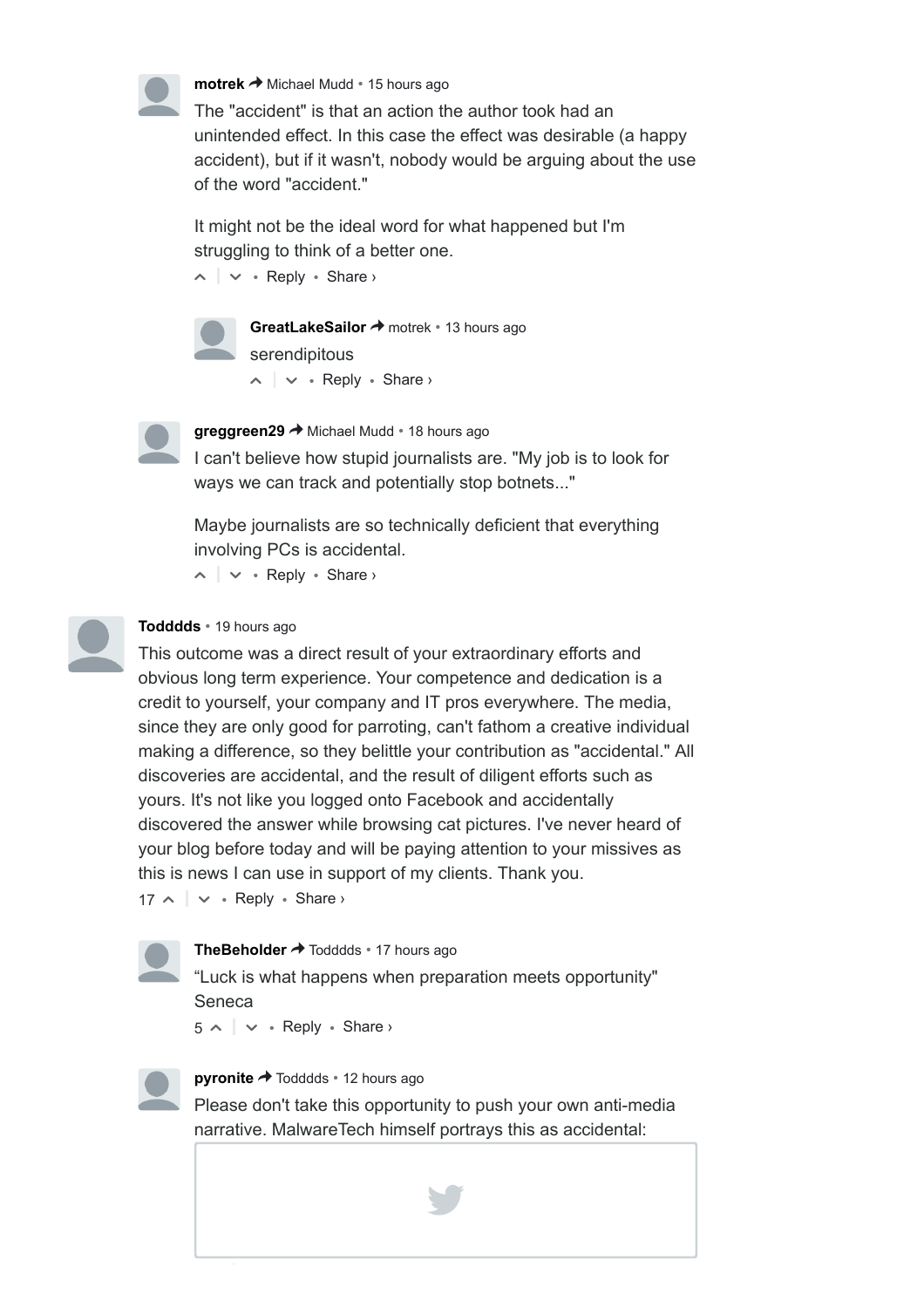

## **[Psyclon](https://disqus.com/by/Knusperflocke90/)** • [19 hours ago](https://www.malwaretech.com/2017/05/how-to-accidentally-stop-a-global-cyber-attacks.html#comment-3303729555)

Read from this great find in a German newspaper. I think "accidently" is totally wrong since you looked into the code, set up the environments, did tests etc.

I like this read. Not being a professional (more an "advanced user") many of those blogs are just too much for me. This one was a pleasure and understandable for every non-programmer!

 $8 \wedge \sim \cdots$  Reply • Share ›



## **[Adam Dunlop](https://disqus.com/by/adam_dunlop/)** • [20 hours ago](https://www.malwaretech.com/2017/05/how-to-accidentally-stop-a-global-cyber-attacks.html#comment-3303672370)

Thank you for your great work to stop this attack. How many hits on the domain now?

 $7 \wedge$   $\vee$  • Reply • Share ›



**[Jeff Bouchard](https://disqus.com/by/jeff_bouchard/)** • [17 hours ago](https://www.malwaretech.com/2017/05/how-to-accidentally-stop-a-global-cyber-attacks.html#comment-3303871404) Needless to say well done! and this kind if instinct is no accident

**see more** ⛺

 $6 \wedge \sim \cdots$  Reply • Share ›



## **[Norman McIlwain](https://disqus.com/by/normanmcilwain/)** • [16 hours ago](https://www.malwaretech.com/2017/05/how-to-accidentally-stop-a-global-cyber-attacks.html#comment-3303934775)

You haven't exactly saved the world, but it feels like it. :)

 $4 \wedge \sim \cdots$  Reply • Share ›



### **[Asdrubal Trombone](https://disqus.com/by/asdrubaltrombone/)** • [17 hours ago](https://www.malwaretech.com/2017/05/how-to-accidentally-stop-a-global-cyber-attacks.html#comment-3303908869)

I understand when highly skilled professionals would be humble enough to not be seen as arrogant or selfish about their achievements. It is obvious the word "accidentally" is not the right word to be used but the reading of your article is enough to let us know a lot about the professionalism and character of the author. Very well done, sir. Cheers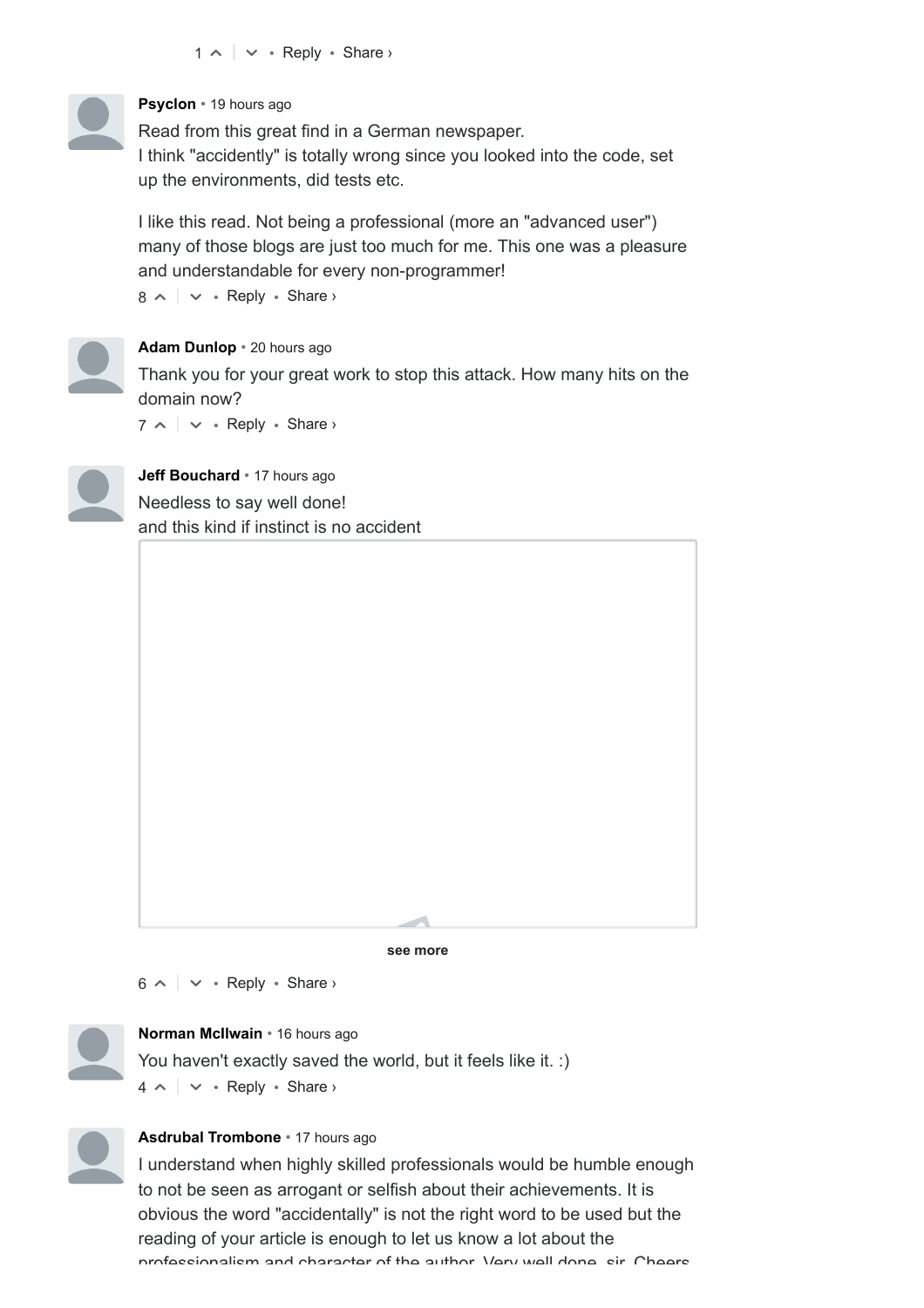$4 \wedge \sim \cdots$  Reply • Share › professionalism and character of the author. Very well done, sir. Cheers from Brazil!

 $4 \wedge \sim \cdots$  Reply • Share › **[BassieB](https://disqus.com/by/BassieB/)** • [17 hours ago](https://www.malwaretech.com/2017/05/how-to-accidentally-stop-a-global-cyber-attacks.html#comment-3303894654) Someone pay the man.

 $4 \wedge \sim \cdots$  Reply • Share › **[dbe4876](https://disqus.com/by/dbe4876/)** • [18 hours ago](https://www.malwaretech.com/2017/05/how-to-accidentally-stop-a-global-cyber-attacks.html#comment-3303833676) Not my world, but fascinating read, and glad there are folks like you (and your community) out there in the battle! Thank you!



 $4 \wedge \sim \cdots$  Reply • Share › **[thuo63](https://disqus.com/by/thuo63/)** • [20 hours ago](https://www.malwaretech.com/2017/05/how-to-accidentally-stop-a-global-cyber-attacks.html#comment-3303700357) You is got skills blud. Respect.



 $4 \wedge \sim \cdots$  Reply • Share › **[John Steel](https://disqus.com/by/disqus_vUmD2AUJhp/)** • [20 hours ago](https://www.malwaretech.com/2017/05/how-to-accidentally-stop-a-global-cyber-attacks.html#comment-3303681716) Nice job! Thanks for the write up. :)



 $4 \wedge \sim \cdots$  Reply • Share › **[Laurie Robinson](https://disqus.com/by/disqus_fUIigRiCHR/)** • [20 hours ago](https://www.malwaretech.com/2017/05/how-to-accidentally-stop-a-global-cyber-attacks.html#comment-3303675487) Great work and write up, thanks!!

**[Richard](https://disqus.com/by/disqus_Rg74ZruPEr/)** • [13 hours ago](https://www.malwaretech.com/2017/05/how-to-accidentally-stop-a-global-cyber-attacks.html#comment-3304198190)